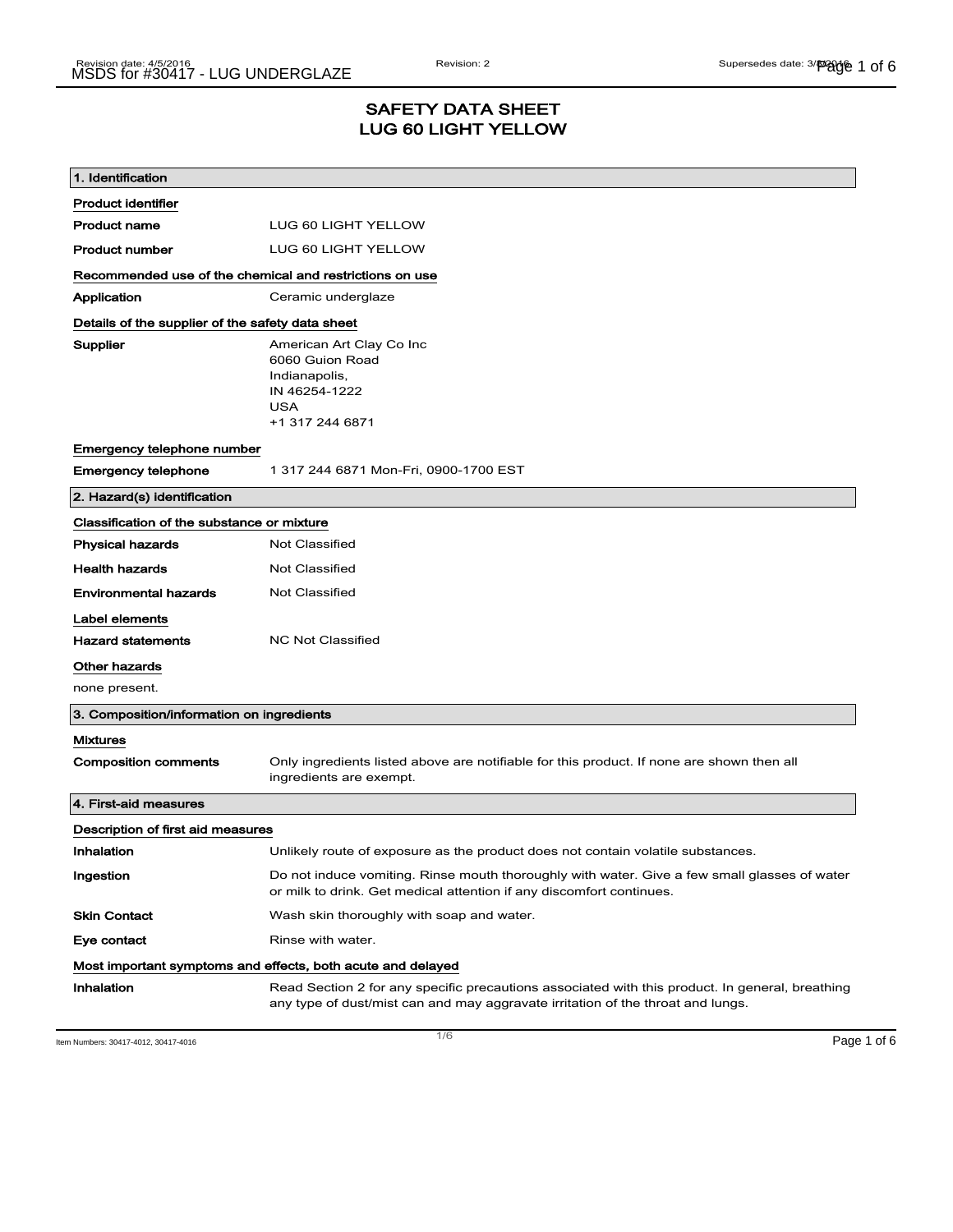LUG 60 LIGHT YELLOW

| Ingestion                                                    | Read Section 2 for any specific precautions associated with the use of this product. Products<br>with specific warnings about ingestion will give guidance there.                                                                                                                                           |
|--------------------------------------------------------------|-------------------------------------------------------------------------------------------------------------------------------------------------------------------------------------------------------------------------------------------------------------------------------------------------------------|
| <b>Skin contact</b>                                          | Read Section 2 for any specific precautions associated with the use of this product. In general<br>most ceramic glazes, clays and special products will tend to have a drying effect on the skin<br>and may cause some sensitivity to users with sensitive skin.                                            |
| Eye contact                                                  | Read Section 2 for any specific precautions associated with the use of this product. In general<br>most ceramic and special products contain materials that maybe abrasive to eyes. Keeping<br>materials from contacting the eyes is prudent. If contact does occur, flush with clean water, do<br>not rub. |
|                                                              | Indication of immediate medical attention and special treatment needed                                                                                                                                                                                                                                      |
| Notes for the doctor                                         | Treat symptomatically.                                                                                                                                                                                                                                                                                      |
| 5. Fire-fighting measures                                    |                                                                                                                                                                                                                                                                                                             |
| Extinguishing media                                          |                                                                                                                                                                                                                                                                                                             |
| Suitable extinguishing media                                 | Use fire-extinguishing media suitable for the surrounding fire.                                                                                                                                                                                                                                             |
| Special hazards arising from the substance or mixture        |                                                                                                                                                                                                                                                                                                             |
| <b>Specific hazards</b>                                      | The product is not believed to present a hazard due to its physical nature.                                                                                                                                                                                                                                 |
| <b>Advice for firefighters</b>                               |                                                                                                                                                                                                                                                                                                             |
| Special protective equipment<br>for firefighters             | Use protective equipment appropriate for surrounding materials.                                                                                                                                                                                                                                             |
| 6. Accidental release measures                               |                                                                                                                                                                                                                                                                                                             |
|                                                              | Personal precautions, protective equipment and emergency procedures                                                                                                                                                                                                                                         |
|                                                              |                                                                                                                                                                                                                                                                                                             |
| <b>Personal precautions</b>                                  | For personal protection, see Section 8.                                                                                                                                                                                                                                                                     |
| <b>Environmental precautions</b>                             |                                                                                                                                                                                                                                                                                                             |
| <b>Environmental precautions</b>                             | Please read Section 2 completely. If any environmental warnings such as; H411 or H412 are<br>listed in Section 2, please use appropriate procedures when disposing of product and<br>container. Do not put materials into waterways or sewers.                                                              |
| Methods and material for containment and cleaning up         |                                                                                                                                                                                                                                                                                                             |
| Methods for cleaning up                                      | Collect spillage for reclamation or absorb in vermiculite, dry sand or similar material.                                                                                                                                                                                                                    |
| Reference to other sections                                  | For waste disposal, see Section 13. For personal protection, see Section 8.                                                                                                                                                                                                                                 |
| 7. Handling and storage                                      |                                                                                                                                                                                                                                                                                                             |
| Precautions for safe handling                                |                                                                                                                                                                                                                                                                                                             |
| Usage precautions                                            | Read label before use. Do not eat, drink or smoke when using this product. Good personal<br>hygiene procedures should be implemented. Wash hands and any other contaminated areas<br>of the body with soap and water before leaving the work site.                                                          |
| Conditions for safe storage, including any incompatibilities |                                                                                                                                                                                                                                                                                                             |
| <b>Storage precautions</b>                                   | Store in tightly-closed, original container in a dry and cool place.                                                                                                                                                                                                                                        |
| Specific end uses(s)                                         |                                                                                                                                                                                                                                                                                                             |
| Specific end use(s)                                          | The identified uses for this product are detailed in Section 1.2.                                                                                                                                                                                                                                           |

Item Numbers: 30417-4012, 30417-4016 Page 2 of 6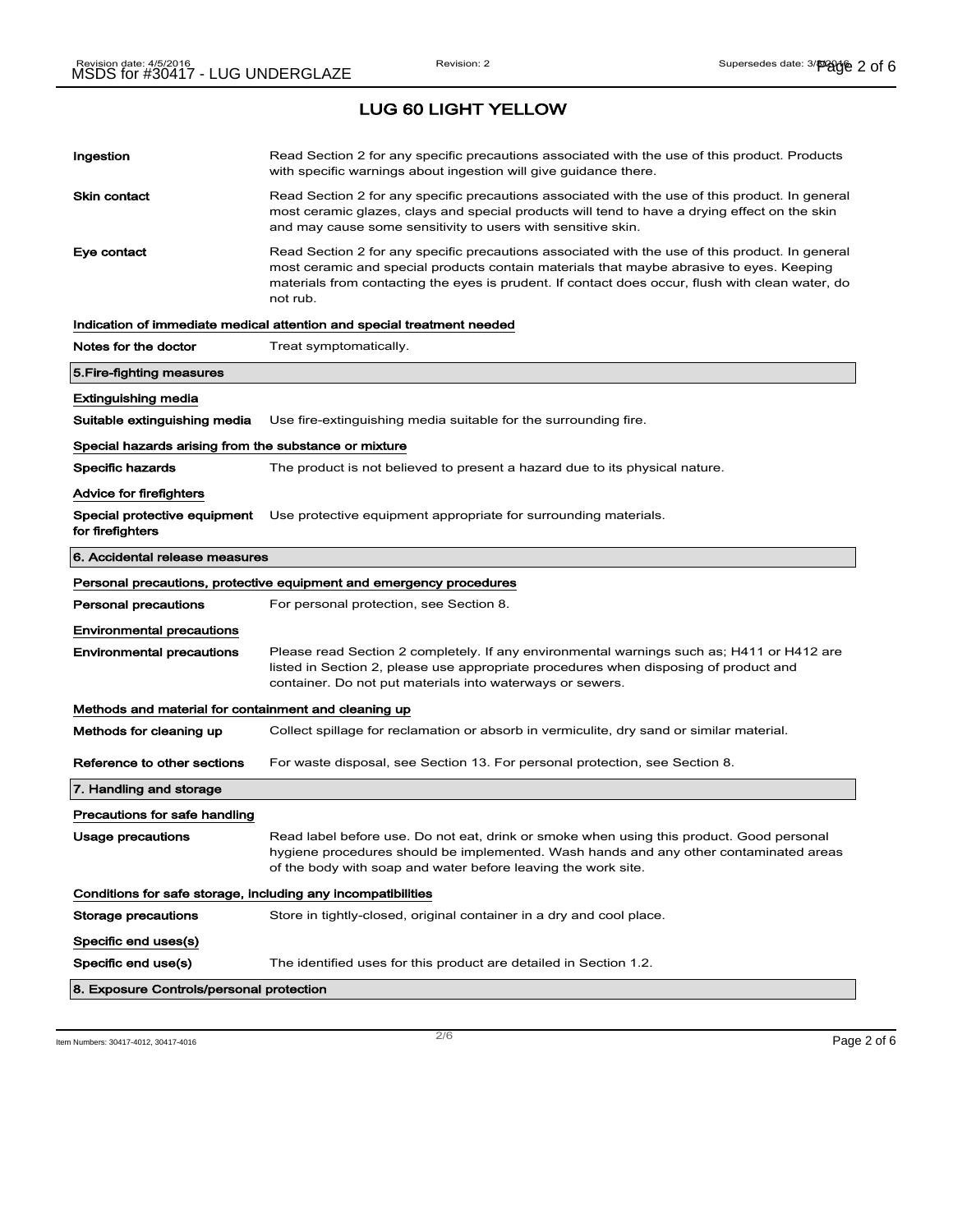## LUG 60 LIGHT YELLOW

| Ingredient comments                 | Only ingredients listed n Section 3 are notifiable for this product. If none are shown then all<br>ingredients are exempt.                                                                                           |
|-------------------------------------|----------------------------------------------------------------------------------------------------------------------------------------------------------------------------------------------------------------------|
| <b>Exposure controls</b>            |                                                                                                                                                                                                                      |
| Appropriate engineering<br>controls | No specific ventilations requirements unless the "FAN" pictogram is shown above or specified<br>in Section 2.                                                                                                        |
| Eye/face protection                 | No specific eye protection required unless the "EYE PROTECTION" pictogram is shown<br>above or specified in Section 2.                                                                                               |
| <b>Hand protection</b>              | No specific hand protection required unless the "HAND PROTECTION" pictogram is shown<br>above or specified in Section 2.                                                                                             |
| Hygiene measures                    | Using good personal hygiene practices is always appropriate. Keeping a clean work space,<br>cleaning up properly when done, and not eating, drinking or smoking when using this product.                             |
| <b>Respiratory protection</b>       | No specific respiratory protection required unless the "RESPIRATOR" pictogram is shown<br>above or specified in Section 2. Using the appropriate certified protection for the operation is<br>important if required. |

#### 9. Physical and Chemical Properties

## Information on basic physical and chemical properties

| Appearance                                      | Colored liquid.           |
|-------------------------------------------------|---------------------------|
| Color                                           | Various colors.           |
| Odor                                            | Almost odorless.          |
| Odor threshold                                  | No information available. |
| рH                                              | $6 - 8$                   |
| <b>Melting point</b>                            | No information available. |
| Initial boiling point and range                 | No information available. |
| <b>Flash point</b>                              | No information available. |
| <b>Evaporation rate</b>                         | No information available. |
| Flammability (solid, gas)                       | No information available. |
| Upper/lower flammability or<br>explosive limits | No information available. |
| <b>Vapour pressure</b>                          | No information available. |
| <b>Relative density</b>                         | Greater than 1.0          |
| Solubility(ies)                                 | Not applicable.           |
| <b>Partition coefficient</b>                    | No information available. |
| <b>Auto-ignition temperature</b>                | Not applicable.           |
| <b>Decomposition Temperature</b>                | No information available. |
| <b>Viscosity</b>                                | No information available. |
| <b>Explosive properties</b>                     | none                      |
| <b>Oxidising properties</b>                     | none                      |
| Other information                               | Not applicable.           |

Item Numbers: 30417-4012, 30417-4016 Page 3 of 6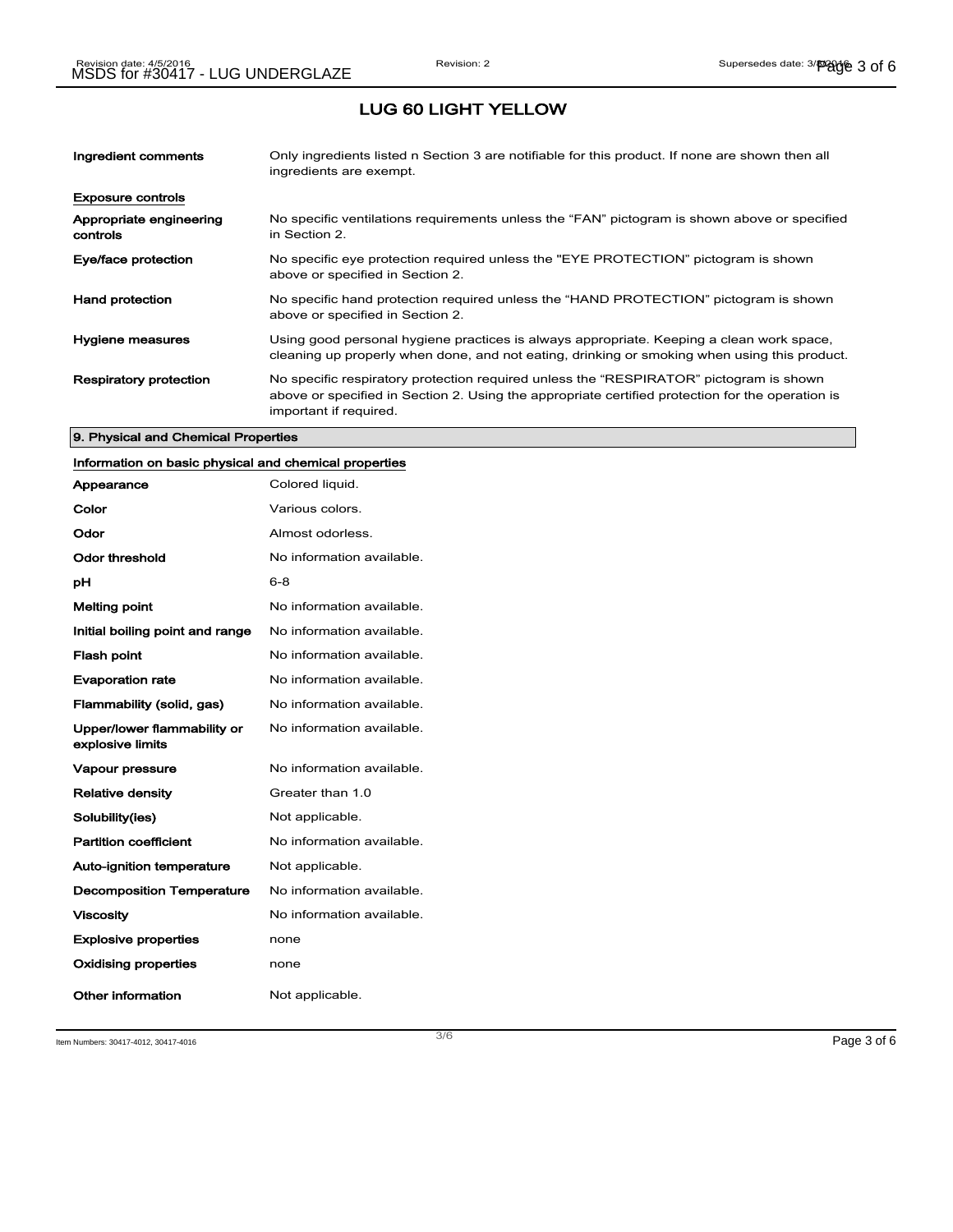## LUG 60 LIGHT YELLOW

| 10. Stability and reactivity              |                                                                                                                                                                                                                                                |
|-------------------------------------------|------------------------------------------------------------------------------------------------------------------------------------------------------------------------------------------------------------------------------------------------|
| Reactivity                                | There are no known reactivity hazards associated with this product.                                                                                                                                                                            |
| <b>Stability</b>                          | No particular stability concerns.                                                                                                                                                                                                              |
| Possibility of hazardous<br>reactions     | None known.                                                                                                                                                                                                                                    |
| Conditions to avoid                       | None known.                                                                                                                                                                                                                                    |
| <b>Materials to avoid</b>                 | None known.                                                                                                                                                                                                                                    |
| Hazardous decomposition<br>products       | None known.                                                                                                                                                                                                                                    |
| 11. Toxicological information             |                                                                                                                                                                                                                                                |
| Information on toxicological effects      |                                                                                                                                                                                                                                                |
| <b>Toxicological effects</b>              | Please read Section 2 thoroughly to understand the toxicological risks, (if any) and<br>precautions for safe use (if any).                                                                                                                     |
| Skin corrosion/irritation                 |                                                                                                                                                                                                                                                |
| <b>Skin sensitization</b>                 |                                                                                                                                                                                                                                                |
| <b>Skin sensitisation</b>                 | Based on available data the classification criteria are not met.                                                                                                                                                                               |
| Eye contact                               | May cause temporary eye irritation.                                                                                                                                                                                                            |
| 12. Ecological Information                |                                                                                                                                                                                                                                                |
| Ecotoxicity                               | Please read Section 2 completely. If any environmental warnings such as; H411 or H412 are<br>listed in Section 2, please use appropriate procedures when disposing of product and<br>container. Do not put materials into waterways or sewers. |
| Toxicity                                  |                                                                                                                                                                                                                                                |
| Toxicity                                  | Please read Section 2 completely. If any environmental warnings such as; H411 or H412 are<br>listed in Section 2, please use appropriate procedures when disposing of product and<br>container. Do not put materials into waterways or sewers. |
| Persistence and degradability             |                                                                                                                                                                                                                                                |
| Persistence and degradability             | No data available.                                                                                                                                                                                                                             |
| <b>Biodegradation</b>                     | Not inherently biodegradable.                                                                                                                                                                                                                  |
| <b>Bioaccumulative potential</b>          |                                                                                                                                                                                                                                                |
| <b>Partition coefficient</b>              | No information available.                                                                                                                                                                                                                      |
| Mobility in soil                          |                                                                                                                                                                                                                                                |
| <b>Mobility</b>                           | Semi-mobile.                                                                                                                                                                                                                                   |
| <b>Results of PBT and vPvB assessment</b> |                                                                                                                                                                                                                                                |
| Results of PBT and vPvB<br>assessment     | This product does not contain any substances classified as PBT or vPvB.                                                                                                                                                                        |
| Other adverse effects                     |                                                                                                                                                                                                                                                |

Item Numbers: 30417-4012, 30417-4016 Page 4 of 6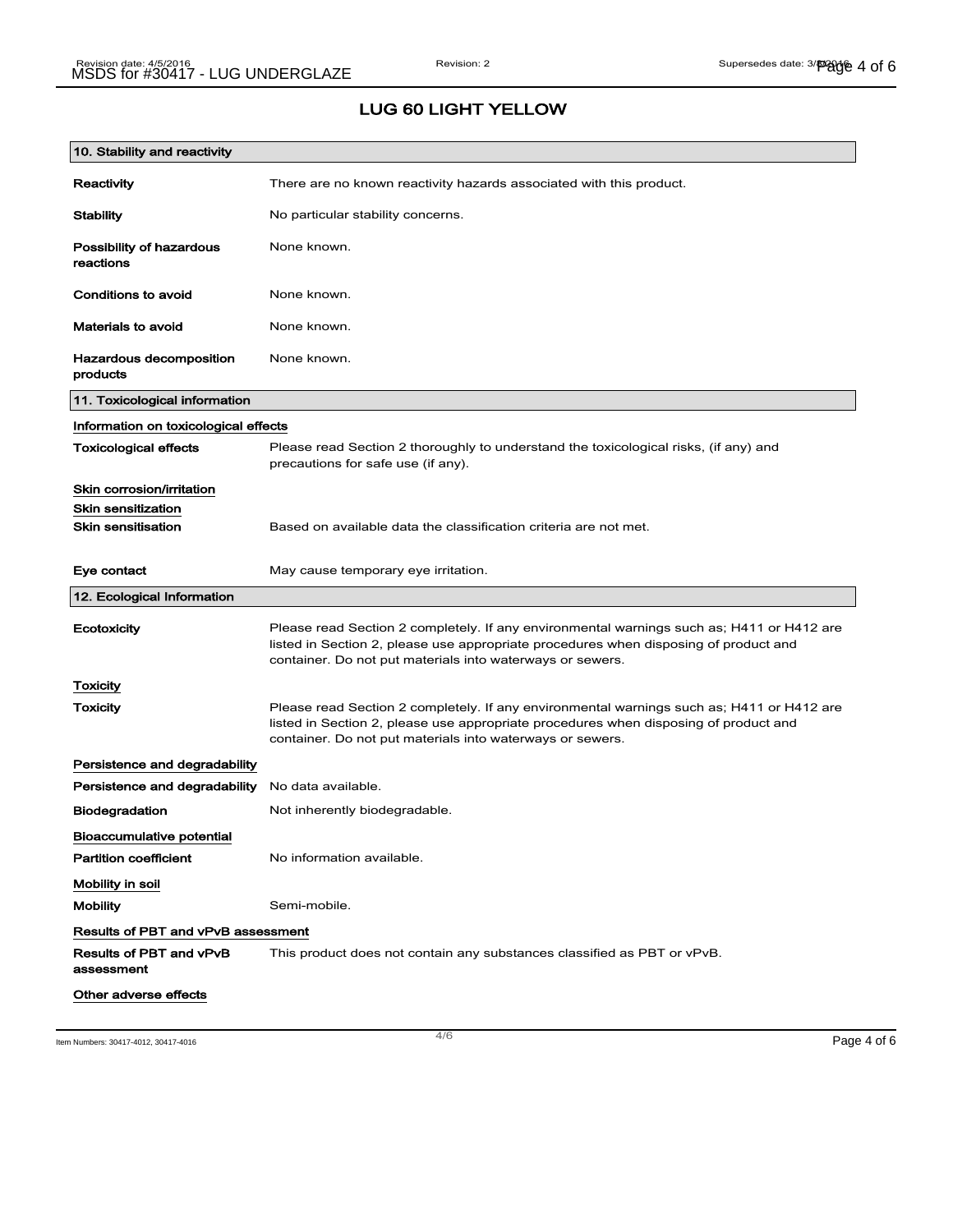#### LUG 60 LIGHT YELLOW

| Other adverse effects                                                                                                                                                                                                                             | None known.                                                                                                                                                                                  |  |
|---------------------------------------------------------------------------------------------------------------------------------------------------------------------------------------------------------------------------------------------------|----------------------------------------------------------------------------------------------------------------------------------------------------------------------------------------------|--|
| 13. Disposal considerations                                                                                                                                                                                                                       |                                                                                                                                                                                              |  |
| Waste treatment methods                                                                                                                                                                                                                           |                                                                                                                                                                                              |  |
| General information                                                                                                                                                                                                                               | Dispose of waste product or used containers in accordance with local regulations When<br>handling waste, the safety precautions applying to handling of the product should be<br>considered. |  |
| 14. Transport information                                                                                                                                                                                                                         |                                                                                                                                                                                              |  |
| General                                                                                                                                                                                                                                           | The product is not covered by international regulations on the transport of dangerous goods<br>(IMDG, IATA, DoT).                                                                            |  |
| <b>UN Number</b>                                                                                                                                                                                                                                  |                                                                                                                                                                                              |  |
| Not applicable.                                                                                                                                                                                                                                   |                                                                                                                                                                                              |  |
| UN proper shipping name                                                                                                                                                                                                                           |                                                                                                                                                                                              |  |
| Not applicable.                                                                                                                                                                                                                                   |                                                                                                                                                                                              |  |
| Transport hazard class(es)                                                                                                                                                                                                                        |                                                                                                                                                                                              |  |
| No transport warning sign required.                                                                                                                                                                                                               |                                                                                                                                                                                              |  |
| Packing group                                                                                                                                                                                                                                     |                                                                                                                                                                                              |  |
| Not applicable.                                                                                                                                                                                                                                   |                                                                                                                                                                                              |  |
| <b>Environmental hazards</b>                                                                                                                                                                                                                      |                                                                                                                                                                                              |  |
| <b>Environmentally Hazardous Substance</b><br>Please refer to Section 2 for any environmental hazards associated with this product. If H411/H412 warnings are shown then<br>please verify packaging and labeling requirements for larger volumes. |                                                                                                                                                                                              |  |
| Special precautions for user                                                                                                                                                                                                                      |                                                                                                                                                                                              |  |
| Not applicable.                                                                                                                                                                                                                                   |                                                                                                                                                                                              |  |
| <b>Transport in bulk according to</b> Not applicable.<br>Annex II of MARPOL 73/78<br>and the IBC Code                                                                                                                                             |                                                                                                                                                                                              |  |
| 15. Regulatory information                                                                                                                                                                                                                        |                                                                                                                                                                                              |  |
| <b>US State Regulations</b><br>None of the ingredients are listed or exempt.                                                                                                                                                                      | California Proposition 65 Carcinogens and Reproductive Toxins                                                                                                                                |  |
| Inventories                                                                                                                                                                                                                                       |                                                                                                                                                                                              |  |
| Canada - DSL/NDSL<br>All the ingredients are listed or exempt.                                                                                                                                                                                    |                                                                                                                                                                                              |  |
| US - TSCA                                                                                                                                                                                                                                         |                                                                                                                                                                                              |  |

All the ingredients are listed or exempt.

#### US - TSCA 12(b) Export Notification

All the ingredients are listed or exempt.

#### 16. Other information